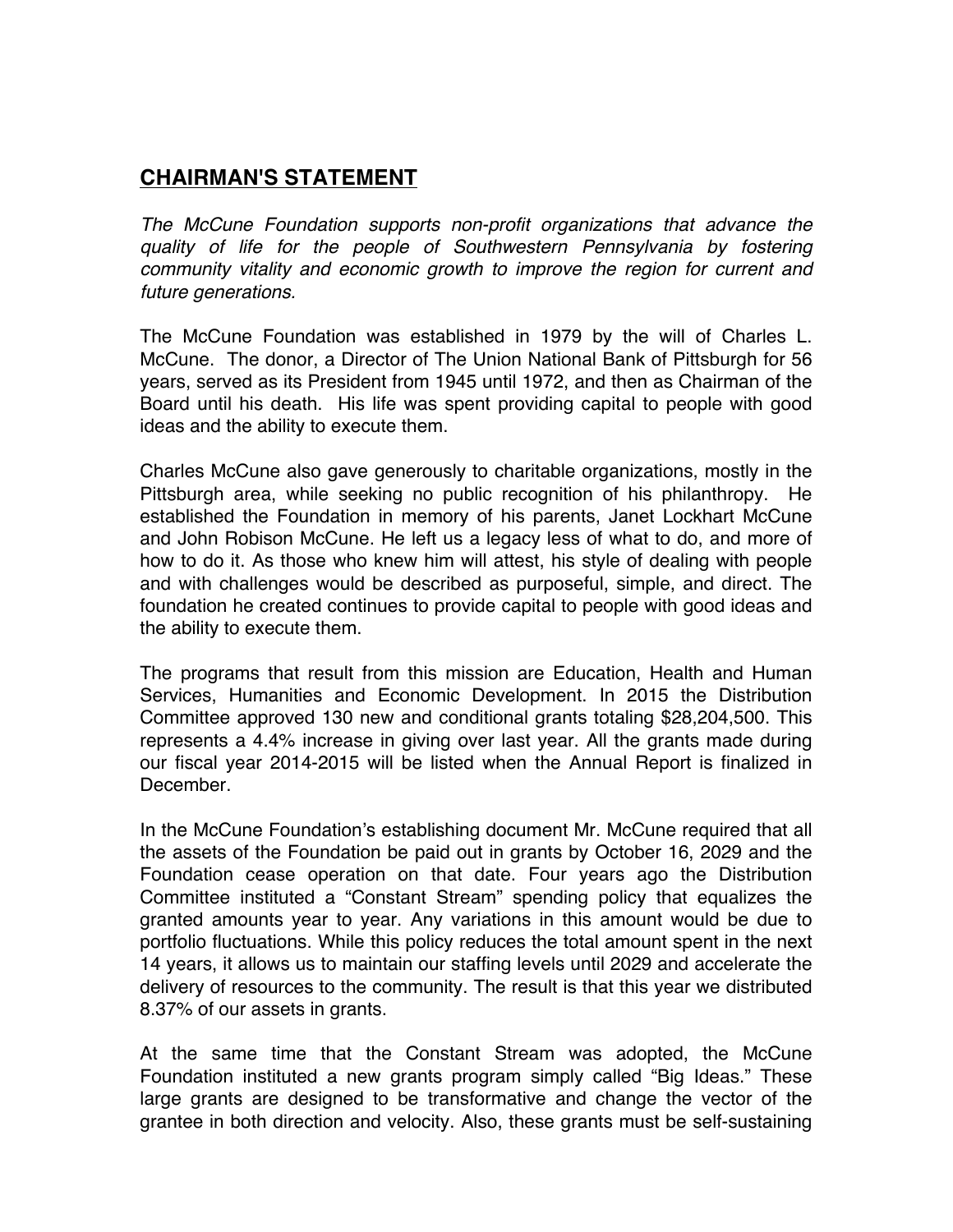and have impact beyond the organization - thus strengthening the larger community. To quote our Executive Director, Hank Beukema, "We're trying to transfer our DNA to others." While these grants could be seen to further the Foundation's legacy, the Foundation, as a quiet donor, prefers that they be seen as the community and region's legacy.

Starting in 2012, the McCune Foundation has made three Big Idea grants to organizations with which it has worked for at least a decade. The grants were made under "Granny's Rules," which are three simple principles that apply to all our grants as the Foundation works toward 2029.

- 1. Leave it better than we found it.
- 2. Finish well the things we start.
- 3. Do not start things we cannot finish well.

These rules guide us toward engaging only organizations with which we have successfully engaged in the past.

The first Big Idea grant was to Carnegie Mellon University for their Innovation Ecosystem Strategic Initiative. The second was to Innovation Works to create the Participation Fund and the third was to the Emerging Opportunity Fund at Bridgeway Capital. Each of these was based on a previous Proof of Concept grant that not only validated the idea but also demonstrated the organization's capacity to succeed. Each grant perpetuates the program it funds only if the organization conducts that program successfully, thus creating a "living endowment."

In 2014 the Foundation began a two-year hiatus from making Big Idea grants. This time was used to finish payment of the first three grants and to evaluate the program. One of the many things staff learned was that universities and healthcare systems could easily dominate the demand for Big Idea grants. However, these organizations represent only 32% of our historical grantmaking, so we have to find a way to draw Big Idea grants from our Humanities and Human Services grantees.

In March of this year Staff recommended, and the Distribution Committee approved, a new grant category within the Big Ideas called "clusters." These would be smaller grants, seven figures instead of eight, to multiple organizations working in a similar space that would be bundled around a central theme. Each grant would still have to be transformative, self-sustaining and reach into a broader community. Each grant would also be processed independently of the others within the cluster, so the cluster could only be well defined afterwards. Staff has already begun discussions within the downtown arts and human service organizations, and we expect other clusters will be developed over time. As Big Idea grants resume in 2017, Staff will be developing potential grants within these clusters along with more traditional Big Ideas.